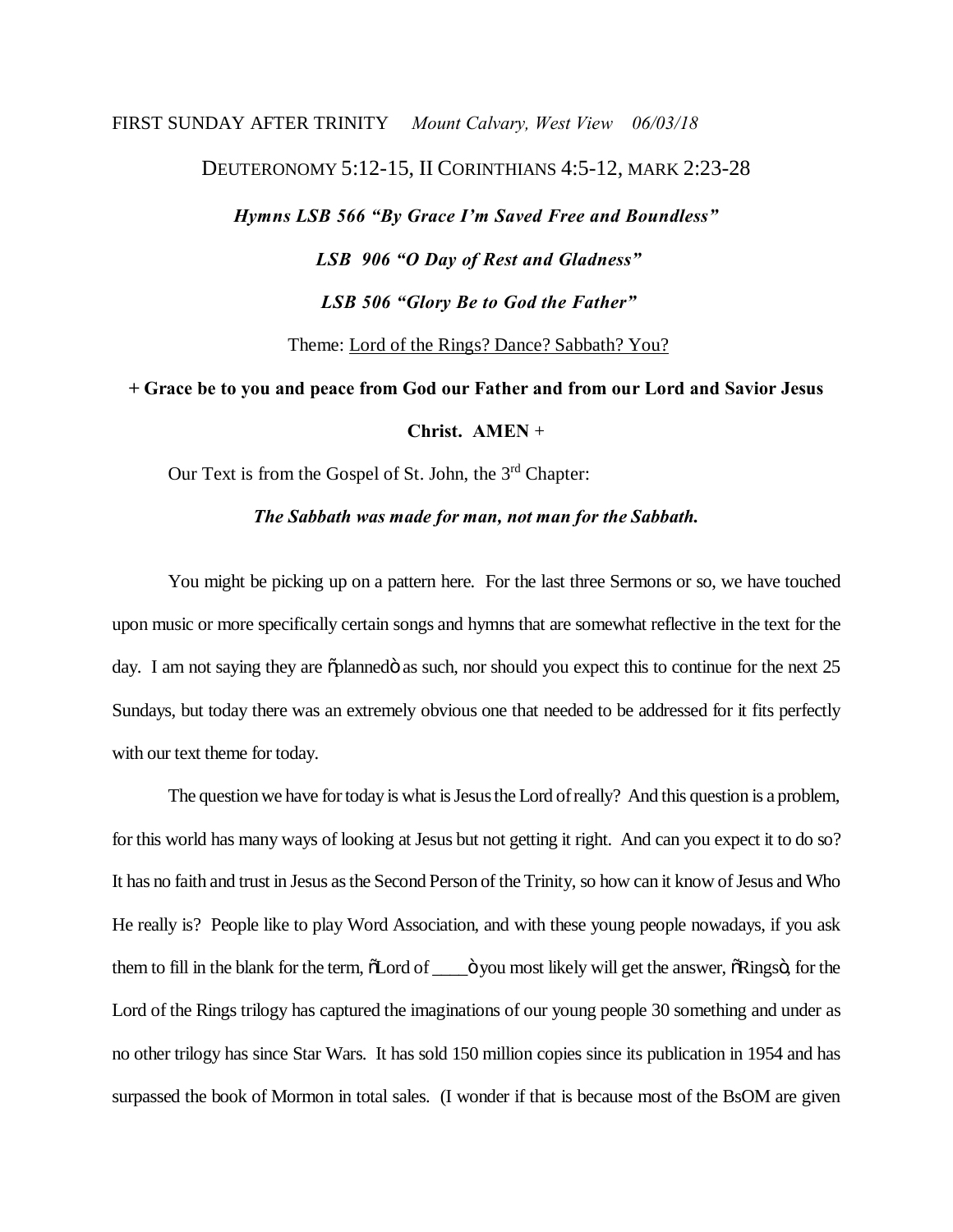away?) With this kind of popularity with the younger populace 6 for it is not just the books, but the fantasy cosplay, the comic-cons, the passing quotes to one another as they identify each other on the paths like some sort of secrete cult handshake. ( $\delta$ You cannot Pass! Back to the Shadows with you! $\delta$   $\delta$ Not all who wonder are lost. $\ddot{o}$  bet you didngt know that was from Lord Of the Rings did you!) It is no wonder that these kids do not think of Jesus as their Lord, when they hear the word, LORD. They spend more time searching the JRR Tolkien tomes to find meaning for their existence than they do Holy Scriptures.

But they are not the only ones. Move up a few generations to where I and some of you are and when asking to fill in the blank for the term,  $\tilde{O}$ Lord of  $\_\_$  over most likely will get the answer,  $\tilde{O}$ Dance $\ddot{o}$ , for in *our* time there was the ever-popular hippie jingle  $\delta$ Lord of the Dance $\ddot{\text{o}}$ , written in 1963, the beginning of hippieism in my humble opinion. I admit, it is a catchy jingle, however, stolen from the Shakers of all denominations. If memory serves, they are supposed to NOT dance! Well, not outside of worship that is. The song itself has been labeled a hymn, and has been in many Americanized hymnals, yet it is not a Lutheran Hymn. Though it may speak of Christ, and though it may speak of His life and interactions of the people who either believed or not, hear from the composer to own words,  $\ddot{\text{o}}$  see Christ as the incarnation of the piper who is calling us. He dances that shape and pattern which is at the heart of our reality. By Christ I mean not only Jesus; in other times and places, other planets, there may be other Lords of the Dance. $\ddot{o}$  This is why we cannot have this hymn in our worship, for it leaves uncertainty as to who this LORD is, by the author<sub>of</sub> own admission and purpose! It is fine for personal use, shall we say (if you want to sing it at home or in the car, and you find the song personally uplifting like the Footprints poem, then by all means enjoy it), but as for worship use, it fails the Christian test let alone the Lutheran test so not acceptable for Lutheran Worship. Worship hymns should be about what worship is, Word and Sacrament Ministry. Hymns like *By Grace I'm Saved, Grace Free and Boundless!* and, *O Day of Rest and Gladness.* These hymns express our faith in a Triune God Who has done more than ambiguously  $\delta$ danced $\delta$ . Christ has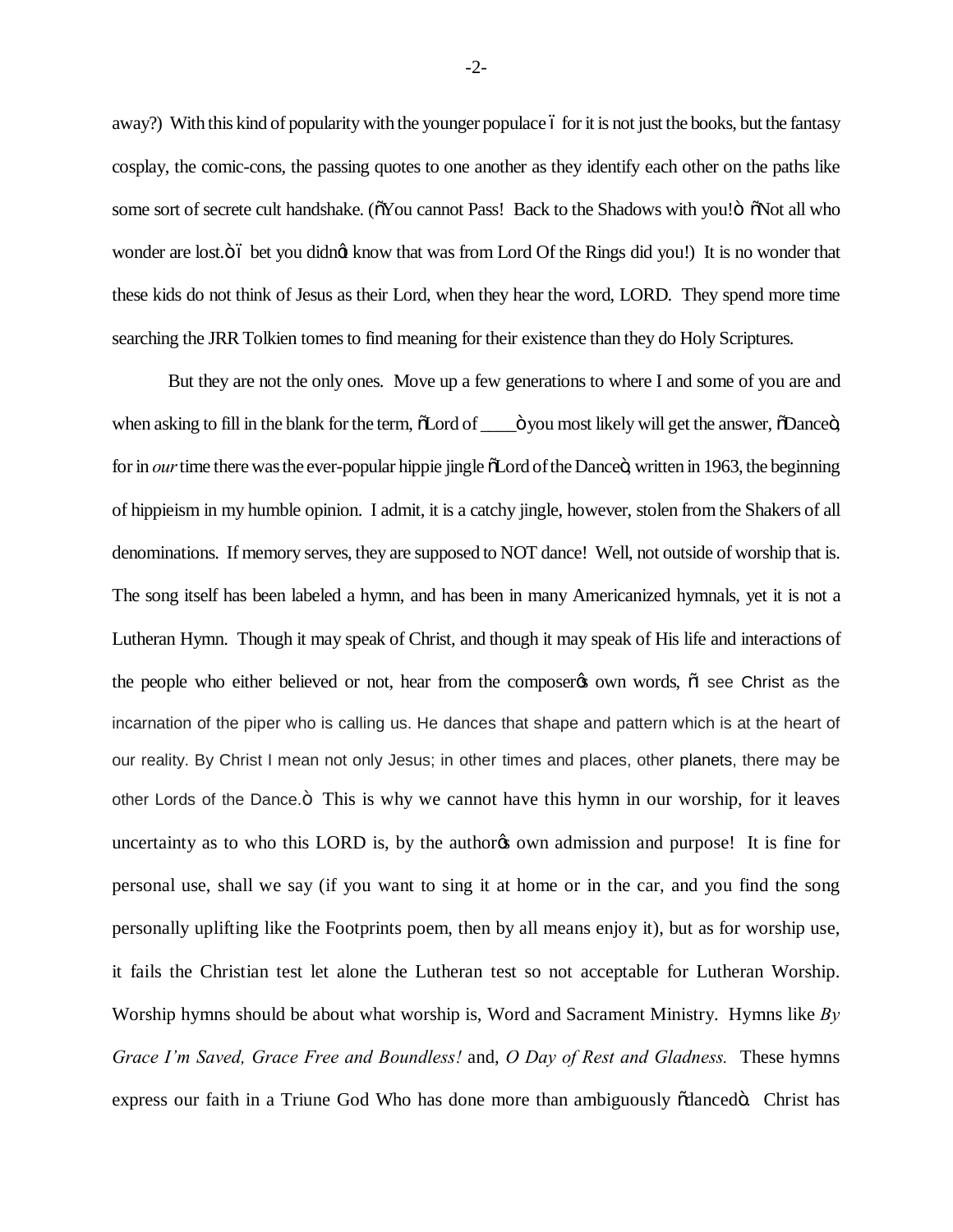died, Christ has rose, Christ has sent the Holy Ghost into our world to give us the FREE gift of Eternal life through Word and Sacrament. These are the things that make the day bright and beautiful and certainly worth living.

Which brings us to our text. Jesus is the Lord of this day, we call the Sabbath day. It is our Sabbath day for Jesus has won for us the victory through the cross of Calvary and has given us the everlasting peace of being children of the heavenly Father. Now, there are some children of rather powerful individuals in this world that feel they can get away with anything, because their father will bail them out. They can drive drunk, or high, and when they get caught, well, daddy will take care of it. And daddy does, many times. People could look at the disciples in our text, picking grains on the Sabbath to eat, and  $\ddot{\text{od}}$  dddy $\ddot{\text{o}}$ , Jesus, is letting them off, but you would be wrong. Search the scriptures and you will find not a Law that the disciples broke, but even a command that they fulfilled,  $\tilde{d}f$  you go into your *neighbor's vineyard, you may eat your fill of grapes, as many as you wish, but you shall not put any in your bag. If you go into your neighbor's standing grain, you may pluck the ears with your hand, but you shall not put a sickle to your neighbor's standing grain.*" Well then! What seems to be the problem? Jesus addresses the problem in that the laws that the Pharisees were enforcing were man made regulations, and Jesus supersedes such things, for He is Lord of the Sabbath and He declares what is Sabbath-proper and what is not!

And to assure more grace upon grace, He lets us in on a very big secret apparently: the Sabbath was made for man, not man for the Sabbath. In other words, we are to enjoy the Sabbath rest, and not impose ridiculous regulations that are harmful to faith. This is why we invite everyone to worship with us. All are asked to come and hear the Word, and if the WORD moves you to faith, then by all means, come to the blessed waters of Baptism and have those sins washed away, and if your faith is such that you can examine yourself and express your oneness in the faith of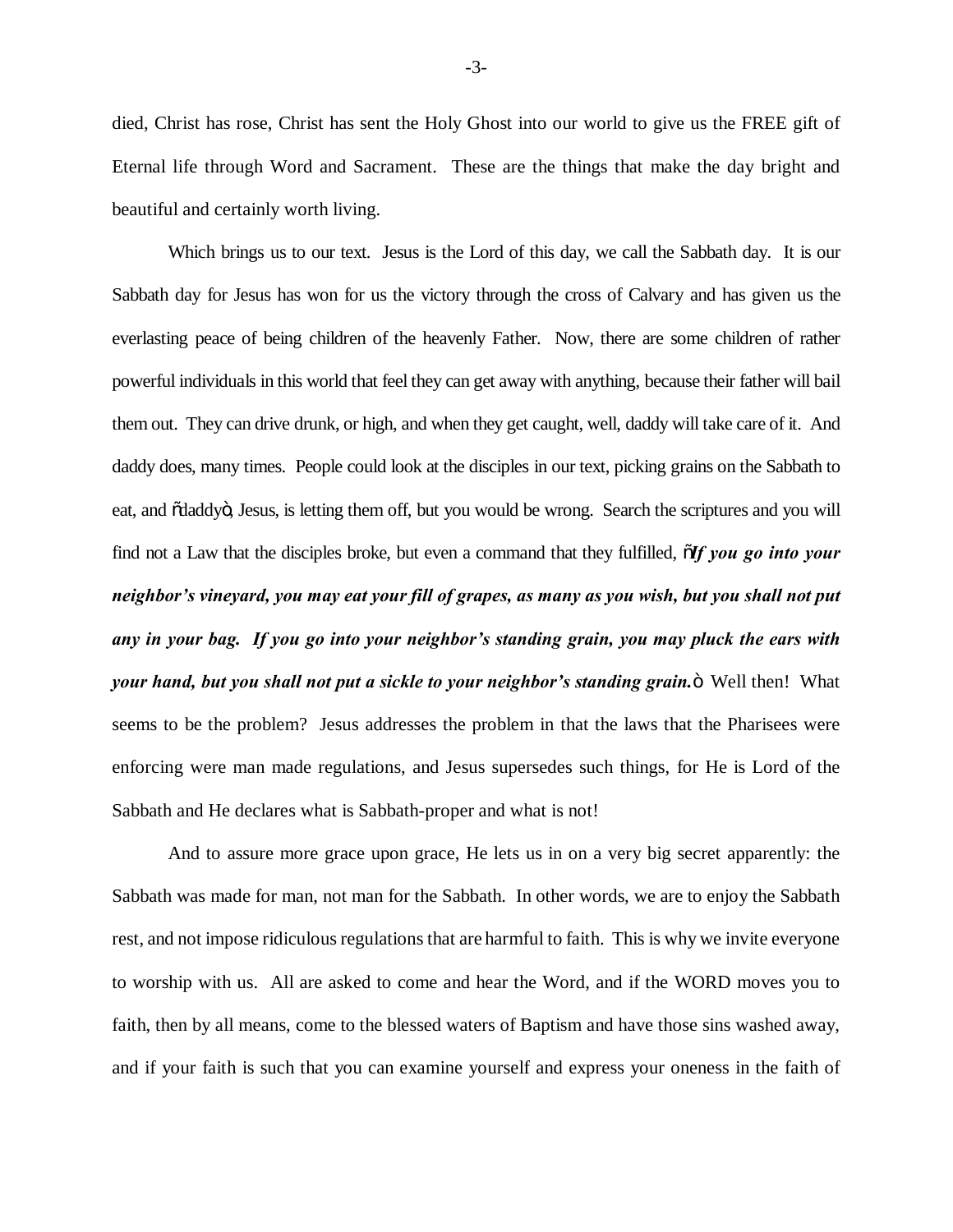Jesus true presence in and with the forms of bread and wine for us to eat and drink, for the forgiveness of all sins then again, come and eat and drink and receive the Sabbath Blessing the Lord of the Sabbath gives!

The Real divine question to be asked is simple: Is Jesus the Lord of You? Is He the only Lord and Master of your life? If you are still searching the world to dictate how you can enjoy life rather than letting God lead your life in His Glory, then He is not Lord of you, but the world is. If you are trying to be a resort Christian, trying to be All-Inclusive with your worship because it ts all the same God, just with different names, then He is not the Lord of you, but your reason and strength 6 what Lutherans call your very own flesh 6 is your lord. If you trust your baptism to be the gift of the Holy Ghost, that makes you the child of God He makes you to be, and you look to none other than Christ to worship and praise, then He is the Lord of the Sabbath, and the Lord of You.

This is the comfort we have in Christ Jesus as Lord, He is in control and we like it. We want Him to be the salvation we have from sins and not have to earn our own station before almighty Father. We want to praise Him with songs, hymns, and spiritual songs that give Him all the glory and honor and power and Might for He is our God and we are His servants made to do the good He has called us to do now. We need Him to guide and rule us for if left on our own we will burden one another as the Pharisees do, and that benefits no one. He is the Lord of the Sabbath and He gives us a sabbath rest. Sabbath was made for man to enjoy and praise the One True God. May we help others find this same comfort in their worship as only the Holy Ghost can bring forth. In His Most Holy Name, we Pray. **AMEN**.

## + AND NOW MAY THE PEACE OF GOD WHICH SURPASSES ALL UNDERSTANDING KEEP YOUR HEARTS AND MINDS IN UNION WITH CHRIST JESUS OUR LORD.

## AMEN+

Offering / Prayers